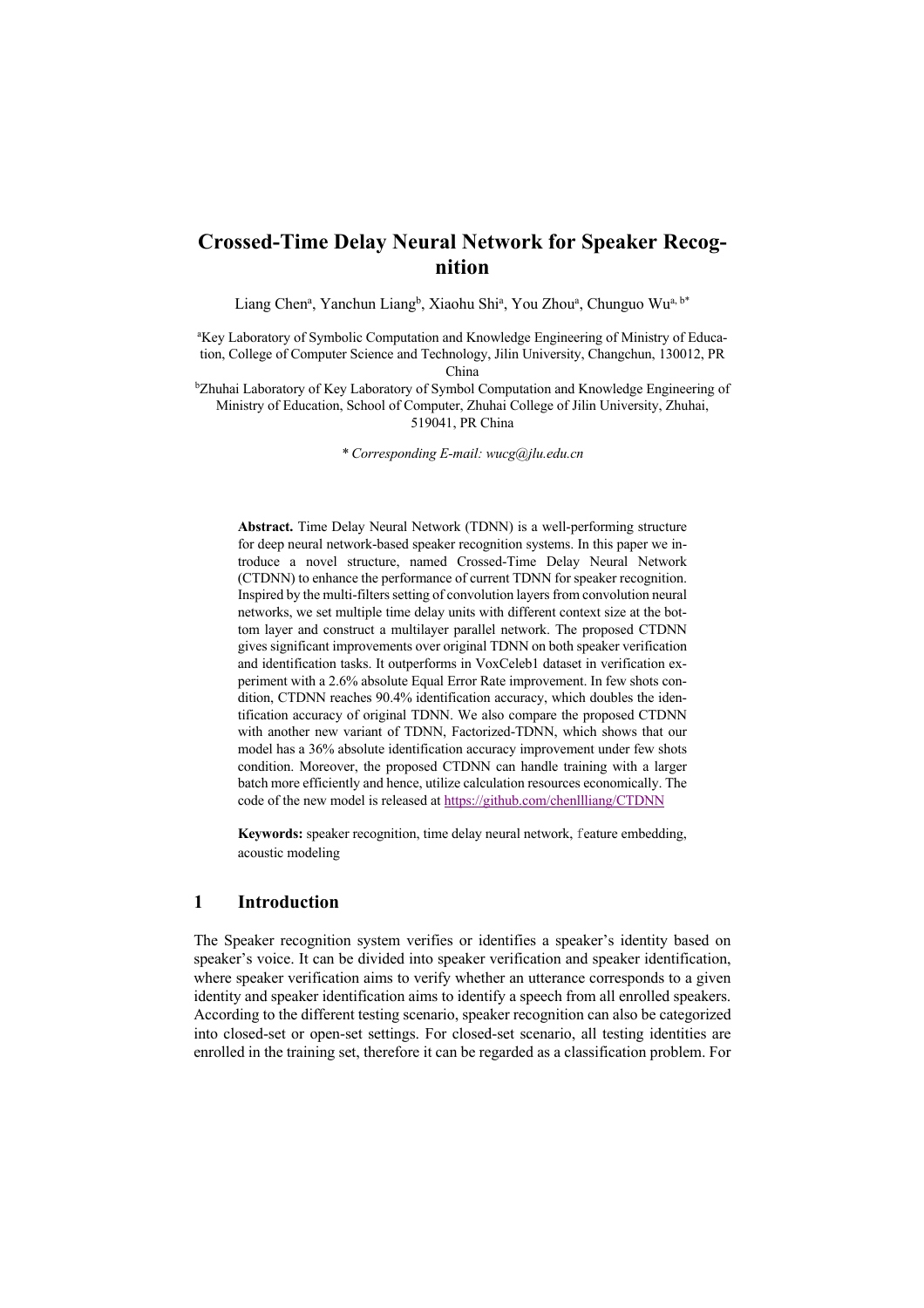open-set scenario, the testing identities are not previously seen in the training set, which is closer to real world application since new identities will be added to the system continually. To address that problem, each utterance must be mapped into an embedding space where cosine similarity is used to evaluate whether two utterances correspond to one same identity. The current studies mainly focus on the open-set speaker recognition problem.

Recently, deep neural network has been widely applied to learning speakers' embedding through the learning process of classification such as x-vectors and have shown great priority in performance [1] than traditional statistical models such as HMM-GMM [2] and i-vectors. Time delay layer is an important component among DNN-based models due to its ability to capture feature from sequent audio data.

Time Delay Neural Network was regarded as the ancestor of convolution neural network [1]. It is effective in capturing features from long range temporal contexts and is widely used in speech related field such as speaker recognition system automatic speech recognition and speech synthesis [3]. The TDNN architecture, shown in Figure 1, uses a modular and incremental method to create larger networks from sub-components [4]. The time delay architecture can be regarded as a convolution on sequence data where a 1-dimension filter scans through the input sequence and generate an output at each step with the strategy of weight-sharing. Many related works have focused on TDNN, such as TDNN-LSTM[5], TDNN-BLSTM[6], CNN-LSTM-TDNN [7] and FTDNN [8]. References [5] [6] [7] focus on combining TDNN with different components to construct better model and reference [8] proposed a variant of TDNN through low-rank matrix factorization and skip connection to overcome gradient explosion problem for TDNN-based network structures.

We propose the crossed-time delay neural network as a variant of TDNN, named CTDNN. The multiple-filters mechanism of a convolution layer from CNN inspires us to set different time delay units at the bottom layer of the network. In CNN, each filter with different parameters in the same convolution layer captures different characteristics of the input by generating different feature maps, which ultimately helps to classify the input image. In the original TDNN, there is only one filter per layer, which restricts the model's feature extraction and generalization ability according to our analysis and experiments. The proposed structure has three main advantages:

• The time delay units with different context size in the same layer help to extract more heterogeneous features.

• The structure is wider, but not deeper, which avoids gradient explosion and vanishing problem arising occasionally in the training process and guarantees the generalization ability.

• Our model works well with large batch, compared to FTDNN, which enables it to utilize calculation resources in a more efficient way without alternating the batches frequently.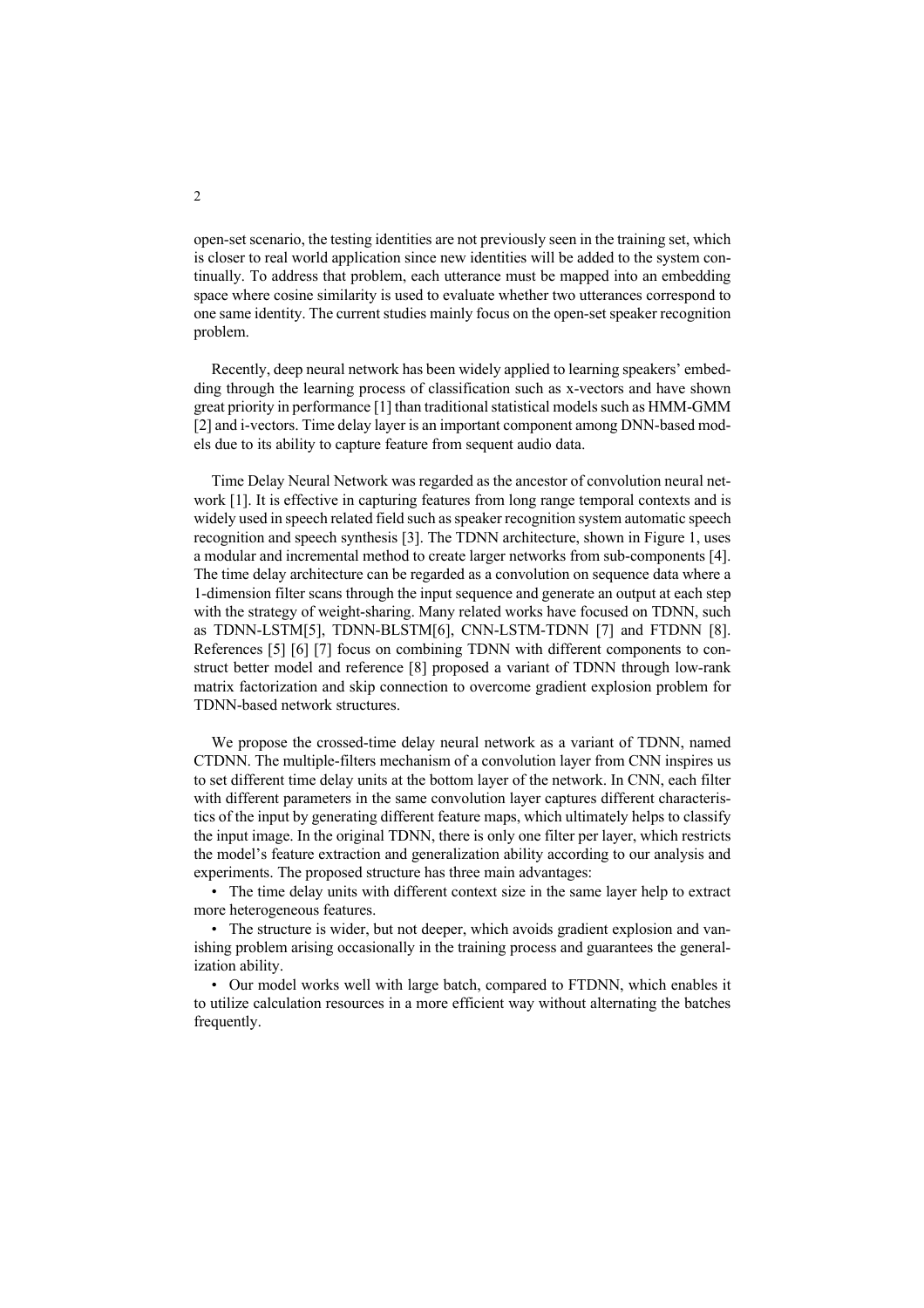# **2 Baseline Models**

The network architecture of our speaker recognition baseline systems is the same as the original x-vector system in [1] and the improved architecture FTDNN in [8].

The TDNN architecture shown in Figure 1 is applied in x-vector system. Initial transforms are learnt on narrow contexts and the deeper layers process the hidden activations from a wider temporal context. Hence the higher layers have the ability to learn wider temporal relationships [1]. The time delay architecture can be regarded as a one-dimension convolution on sequence data where a 1-d filter scans through the input sequence by the strategy of weight-sharing. The time delay layers is followed by the statistical pooling(SP) layer which computes the statistical feature by computing the mean and variance. Fully connected layers and SoftMax are posed after the SP layer to project the sequence into speaker's identity. During back-propagation, the lower time delay layers are updated by a gradient accumulated over all the time steps of the input sequence. Thus, the lower layers of the network are forced to learn translation invariant feature transforms [1].



Figure 1. An example for the original TDNN. Time Delay (TD) Layer 1,2 and 3 each has a context size of 5,4 and 3

The FTDNN is a factored form of TDNN which is structurally similar to TDNN, whose layers have been compressed via singular value decomposition to reduce the number of parameters, and uses shortcut connection [9] and highway connections in Figure 1. An example for the original TDNN. Time Delay (TD)<br>each has a context size of 5,4 and 3<br>The FTDNN is a factored form of TDNN which is structurally s<br>whose layers have been compressed via singular value decomposit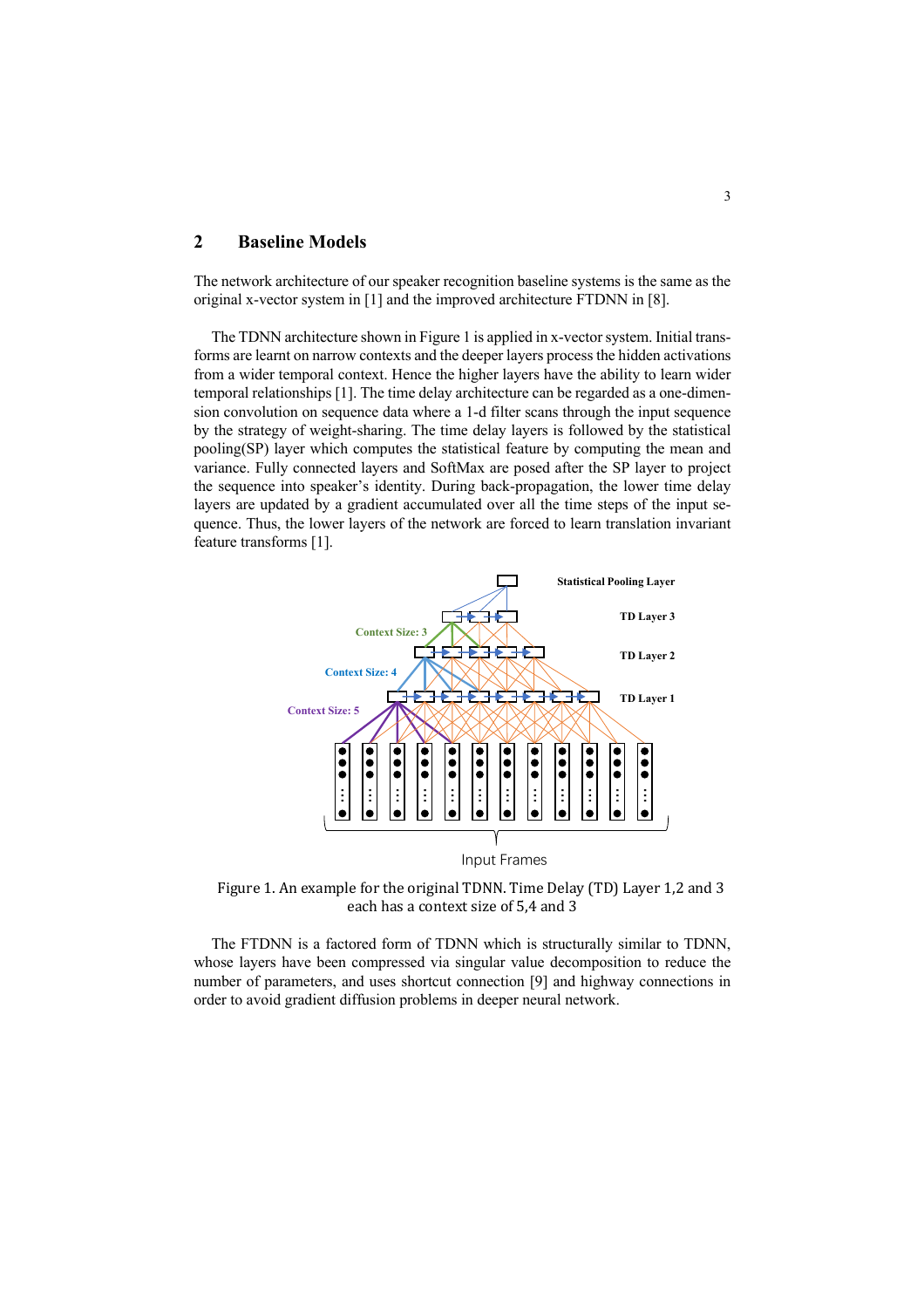# **3 Crossed-Time Delay Neural Network**

The proposed CTDNN is shown in Figure 2, which is a wide and shallow structure rather than a narrow and deep structure. It combines the Crossed-Time delay layers and the statistical pooling layers.



Figure 2. The structure of CTDNN. Three parallel Time Delay units as CTD 5.4 and 3 are marked.

#### **3.1 Crossed-Time Delay Layer**

We set different time delay units in the bottom layer to directly extract features from the input sequence. Each unit has a different context frame size, which means they take a different number of frames of MFCC feature as input. In Figure 2, the context frame sizes are 5, 4 and 3 marked as Crossed-Time Delay (CTD) unit 5, CTD unit 4 and CTD unit 3. Each unit scans the input sequence separately and output a fixed size vector at each step till the end of the sequence. In other words, we can regard the different time delay units as different filters and each of them take the sequence as input and outputs different feature maps. The CTDNN layers can also be stacked vertically to form a deeper hierarchy structure, in this case, each feature map should be allocated a new time delay unit. Figure 2. The structure of CTDNN. Three parallel Time Delay units as CTD 5.4<br>
and 3 are marked.<br>
3.1 Crossed-Time Delay Layer<br>
We set different time delay units in the bottom layer to directly extract features from<br>
the i

It seems against the consensus that the deep and narrow network is better than the wide and shallow one as discussed in [10]. However, the extension of the layer width is not to simply add more neurons and connections, but to extract features at different frequencies or paces. We exploit the strength of the structure from two perspectives

4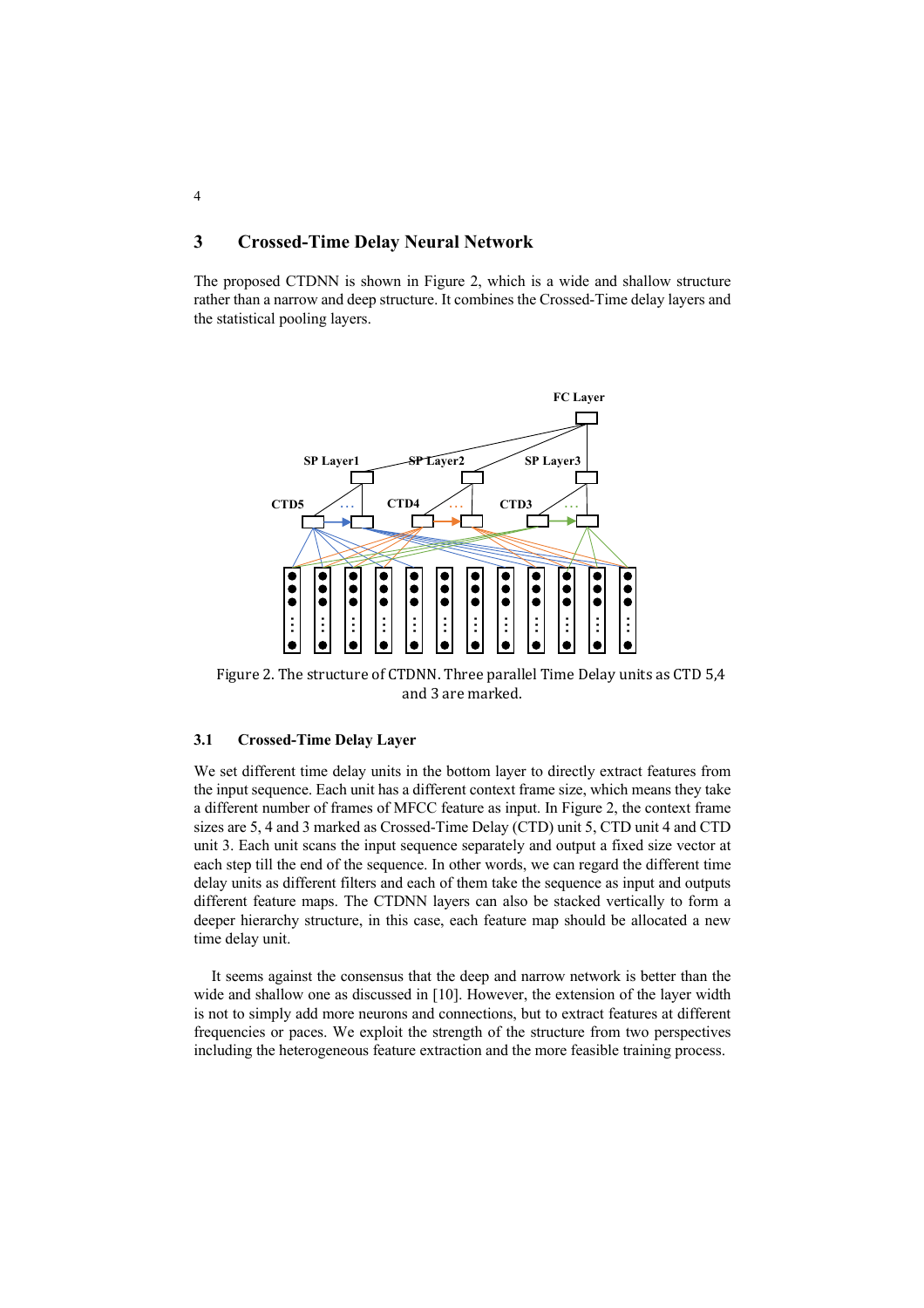#### **Heterogeneous Feature Extraction**

Using crossed-time delay units can extract more heterogeneous feature than that of a TDNN. Since the raw audio is viewed as short-time stationary signal, it has to be framed to short-time pieces at a fixed frequency to further analyze the audio and extract other features like MFCC. In original TDNN models, the time delay units are stacked vertically, and each unit has fixed reception field and parameters within connections. This single-line structure has the bottom layer to domain the feature extraction capacity, which limits the generalization ability of the model.

Take the model shown in Figure 1 as an example. The bottom layer has a context size of 5, so it takes in 5 frames of MFCC feature at a time. The second layer has an input size of 4, and it takes in four features from the bottom layer as input, which enlarges its context size to 8 dues to the tree-like vertical structure. However, the second layer does not actually take input from a context size of 8 but the linear combination of 4 short sequences at the size of 5. So does the deeper layers. So, the key of the model is up to the bottom layer. With a fixed set of parameters and context size, the feature it gets is homogeneous since there are features that range more or less than 5 frames because of the short-time stationary property of audio signal and those features cannot be captured by one fixed-context-size time delay unit.

As shown in Figure 2, we set 3 time-delay units each with a different context size at the bottom layer. During back-propagation, due to the different context size, the lower layers of the network are updated by a gradient accumulated over different time steps of the input temporal context. Hence, the lower layers of the network are forced to learn different feature transforms, which enlarges the feature extraction capacity of the model.

#### **Training Convenience**

Shallow networks are more feasible to train and converge, especially on small datasets. Training might suffer from gradients vanishing or exploding problems during the process of back-propagation in deep neural network. The literature [10] found that relatively small network sizes have obvious computational advantages when training on small dataset. We leverage the depth and width of CTDNN in our experiments and find that building two CTDNN layers can outperform 5 normal TDNN layers in both common and few-shots learning tasks.

### **3.2 Statistical Concatenation**

Since the context size of time delay unit differs in the bottom layer, the output of the units will have different length. Instead of doing statistical pooling on all the output in one time, we compute the mean and standard deviation for each time delay unit's output and concatenate the results parallel before the fully connected layer.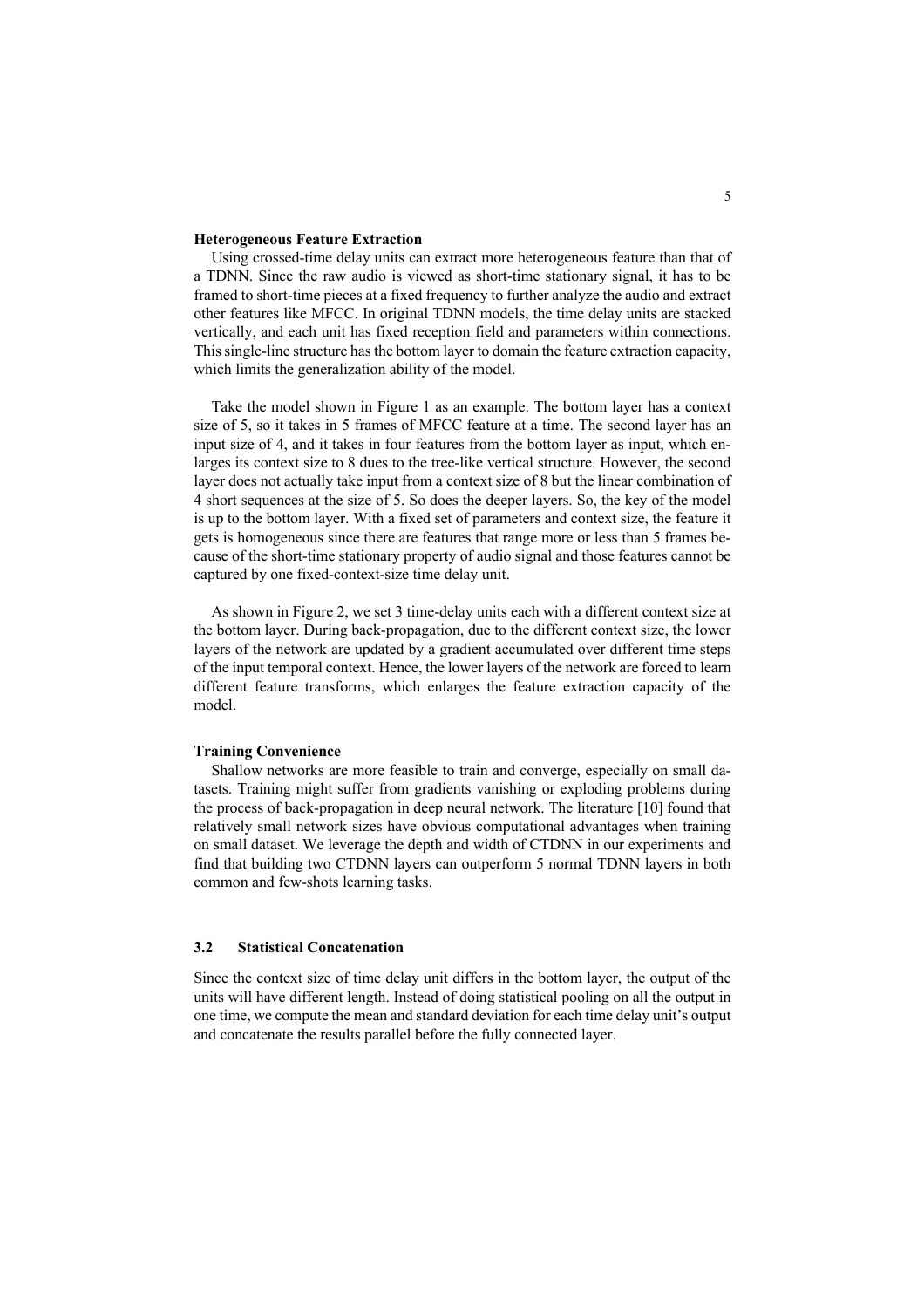# **4 Experiments**

We conducted our experiments on the open VoxCeleb1[12] dataset and VCC2016[13] dataset to test the models' performance under large and few samples condition. To be more specific, an open-set text-independent verification experiment was performed with VoxCeleb1 dataset and a close-set text-independent classification experiment was done with VCC2016 dataset since it has limited number of speakers.

Table 1. Dataset details. Average Length is the average number of frames after preprocessing in each dataset.

| <b>Dataset</b><br>Name | Num<br><b>Speakers</b> | ter preprocessing in each addition<br><b>Total Utterances</b> | <b>Average Length</b> |
|------------------------|------------------------|---------------------------------------------------------------|-----------------------|
| VoxCeleb1              | 251                    | 14425                                                         | 791                   |
| VCC2016                | 10                     | 1134                                                          | 270                   |
| VCC2016(Mini)          | 10                     | 162                                                           | 255                   |

#### **4.1 Preprocessing**

For VoxCeleb1 the acoustic features were 30-dimensional MFCC features extracted every 10ms and the frame size for short-time Fourier transform (STFT) was 25ms. And for VCC2016 the acoustic features were 13-dimensional MFCC features and others are the same with VoxCeleb1. In order to obtain the same length inputs, we duplicate the short-length input and cut off the extra length to make all the input at the same length (1000 frames for Voxceleb1 and 300 for VCC2016). No more enhancing or aligning methods were implemented. Our model was implemented with PyTorch.

### **4.2 Model Configuration**

|    | Table 2. Model Settings |              |                         |  |  |
|----|-------------------------|--------------|-------------------------|--|--|
|    | <b>TDNN</b>             | <b>FTDNN</b> | <b>CTDNN</b>            |  |  |
|    | $TD$ [-2,2]             | $TD$ [-2,2]  | CTD $[-4,4]$ ; CTD $[-$ |  |  |
|    |                         |              | $2,2$ ; CTD $[-1,1]$    |  |  |
| 2  | $TD[-1,2]$              | FTD Layer    | CTD $[-1,1]$ *3         |  |  |
| 3  | $TD$ [-3,3]             | FTD Layer    | SC                      |  |  |
| 4  | TD [7,2]                | FTD Layer    | FC                      |  |  |
| 5  | SP.                     | FTD Layer    | FC                      |  |  |
| 6  | FC                      | FTD Layer    | SoftMax                 |  |  |
| 7  | FC                      | FTD Layer    |                         |  |  |
| 8  | SoftMax                 | FTD Layer    |                         |  |  |
| 9  |                         | FTD Layer    |                         |  |  |
| 10 |                         | FC           |                         |  |  |
| 11 |                         | <b>SP</b>    |                         |  |  |
| 12 |                         | FC           |                         |  |  |
| 13 |                         | FC           |                         |  |  |
| 14 |                         | SoftMax      |                         |  |  |

6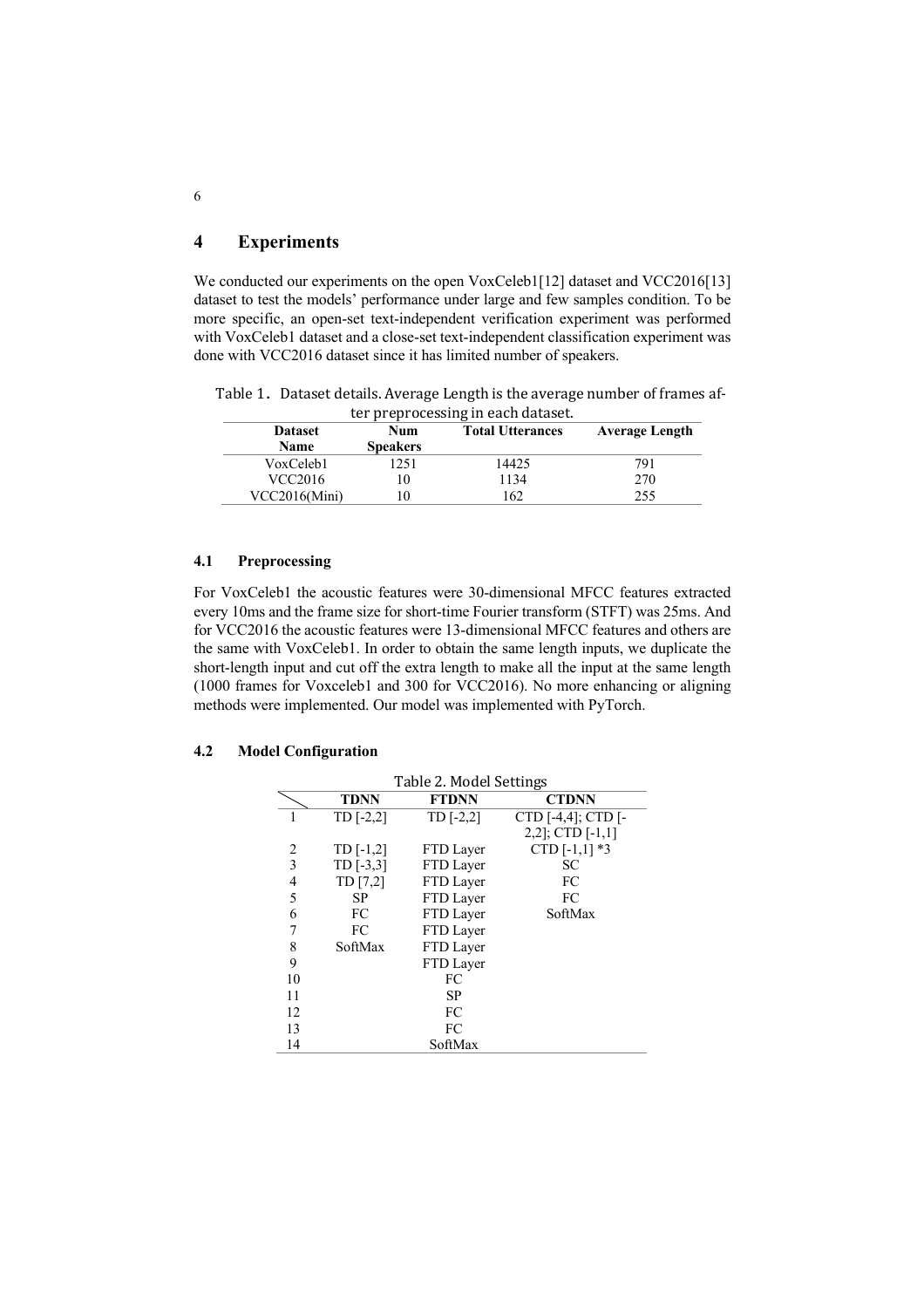In Table 2, FC stands for the Fully Connected layer, SP for Statistical Pooling Layer and SC stands for Statistical Concatenation. We construct the TDNN and FTDNN structure the same as [1] and [8]. TDNN structure combines of 4 TDNN layers. FTDNN has up to 14 layers, i.e., the deepest structure in our experiments. All the Time Delay layers in the three models have batch normalized input and are activated by ReLU. Dropout and skip-connection policies are only involved in FTDNN not in TDNN and CTDNN. To be recognized, the proposed CTDNN has a wider and shallower structure. We set 3 time-delay units in the first and second layer.

#### **4.3 Training Parameters Settings**

We used cross entropy as the loss function. Adam optimizer was used and the training batch size was 128 in VCC2016 and 50 in VoxCeleb1. The learning rate was fixed to 0.0001 for CTDNN and TDNN and 0.001 for FTDNN. Early Stopping was used to prevent overfitting.

### **4.4 Embedding Extraction and Verification**

Embeddings were extracted after SP layer for TDNN and after SC Layer for CTDNN. Linear Discriminative Analysis was applied to reduce the embeddings' dimensions as well as alleviate the influence due to channel differences. We reduced the dimensions to 400 for CTDNN and 250 for TDNN since the CTDNN embedding's size is larger. We train the LDA model on the training data and apply it to the testing data to evaluate the performance of the systems. Cosine similarity was applied to all test cases in the testing part of VoxCeleb1 dataset to compute the similarity between two utterance and get the EER of the system.

#### **5 Results**

**5.1 VoxCeleb1**



Figure 3. Learning Curve of VoxCeleb1 experiment. Each time step equals to 10 batches. The accuracy was tested on training data.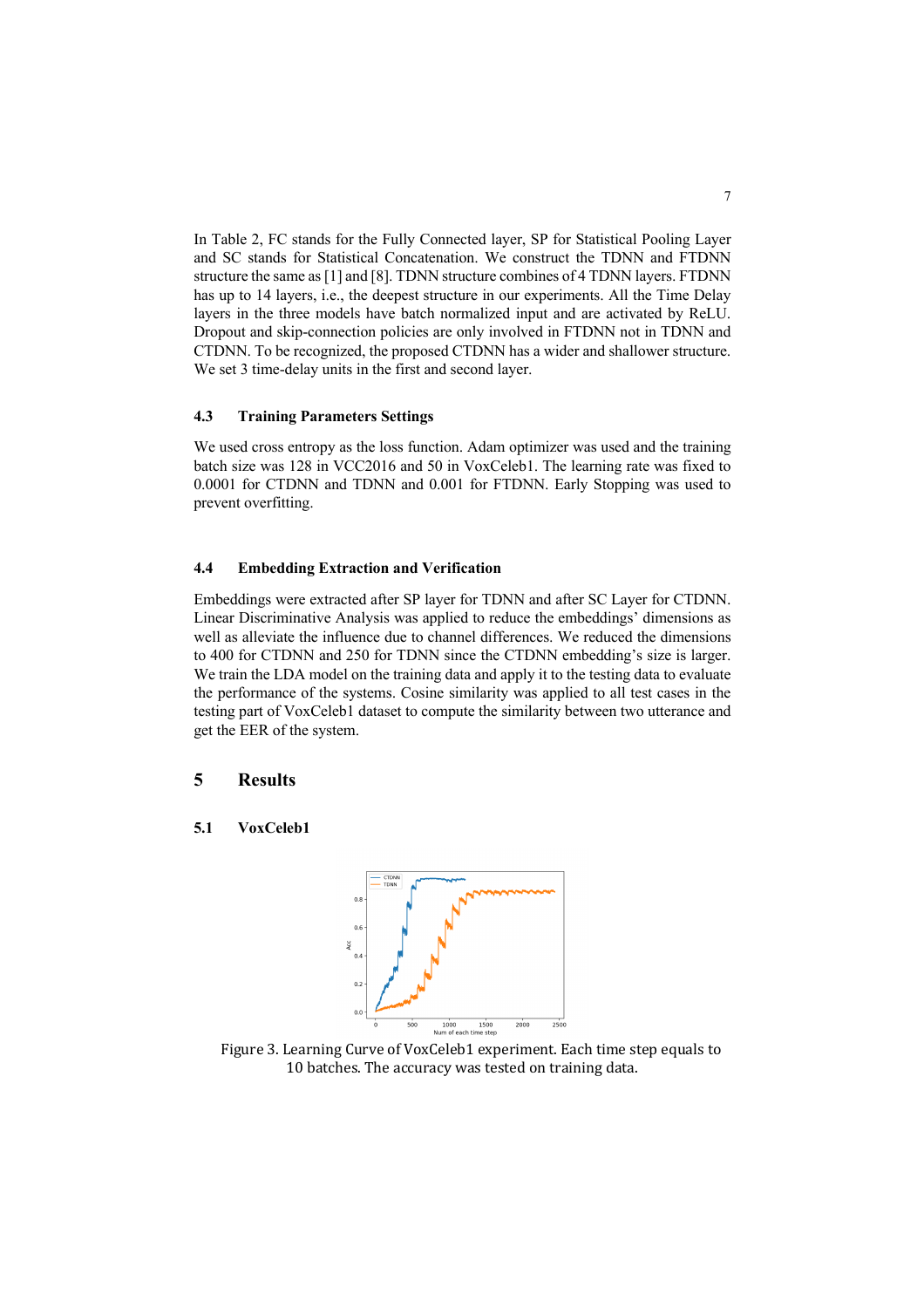Figure 3 shows the update of accuracy on training data during the classification training process. The CTDNN structure converged sooner than the original TDNN and reach a higher training accuracy. Table 3 shows the result of TDNN's and CTDNN's identification performance on VoxCeleb1 dataset. CTDNN outperformed the TDNN structure by 30% improvement on EER.

Table 3. EER and Converging Epochs on VoxCeleb1 Dataset

| <b>Structure</b> | EER    | Epochs |
|------------------|--------|--------|
| TDNN             | 0.054  | 31     |
| <b>CTDNN</b>     | 0.0382 | 12     |

### **5.2 VCC2016**

| Table 4. Best Top1 Test Accuracy |       |                       |  |  |
|----------------------------------|-------|-----------------------|--|--|
| <b>Structure</b>                 |       | VCC2016 VCC2016(Mini) |  |  |
| <b>TDNN</b>                      | 0.778 | 0.448                 |  |  |
| <b>CTDNN</b>                     | 0.992 | 0.904                 |  |  |
| FTDNN 32                         | 0.965 | 0.662                 |  |  |
| FTDNN 128                        | 0.608 | 0.681                 |  |  |

Table 4 shows the results on two experiments. In both experiments, our CTDNN outperforms the other structures, especially in few samples learning in which the accuracy is more than 2 times of the original TDNN. Moreover, the experiments show that the performance of FTDNN gets worse when batch size grows and can't converge with the batch size of 128. We then tune the batch size and find 32 is the most proper setting for the first experiment. However, FTDNN can't work well with any batch size compared to CTDNN in few samples condition.



Figure 4. Learning Curve of VCC2016 Experiment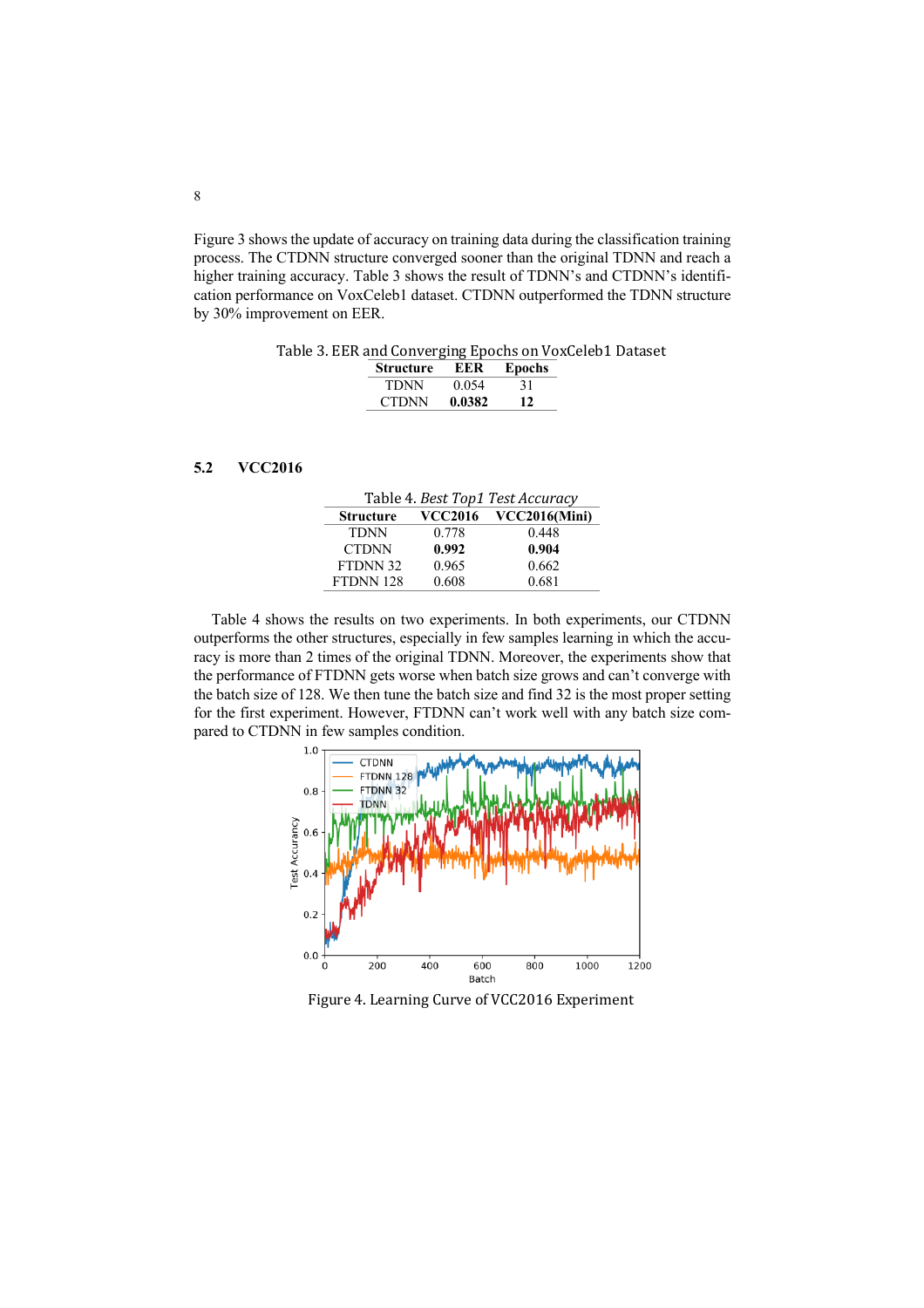

Figure 5. Learning Curve of VCC2016(Minus) Experiment

The reason for FTDNN can't do well with large batch size is actually a general problem as discussed in [11]. There is still no consensus on how to tune batch size for different models. Different models might have different best batch size on different tasks. A large batch can significantly speed up the training while might suffer from loss in accuracy compared with small batch. From that perspective, the fact that CTDNN can achieve higher accuracy with large batch size also suggests that it can take full advantage of the GPU resources and speed up the training process.

Figure 4 and 5 shows the curves of test accuracy during training. It can be seen that CTDNN comes to convergence with higher accuracy than other models in both experiments.

# **6 Conclusion**

In this work, we analyzed and examined the performance the new structure CTDNN on both speaker identification and verification tasks. Our analysis suggests that the crossed-time delay units can extract heterogeneous features therefore achieve better feature extraction ability. And our two experiments proved our analysis and showed the of large batch capacity of CTDNN.

TDNN was once the precursor of convolution neural network, now we apply the characteristics from CNN to improve TDNN and gain improvements. In the future we will explore more application of CTDNN such as using it to improve different TDNN based model and combine it with embedding extraction system like x-vector to find out its effect on speaker embeddings. Furthermore, there are still to explore about the relation between CTD units' parameters and feature capturing ability such as the number and the size of each CTD unit.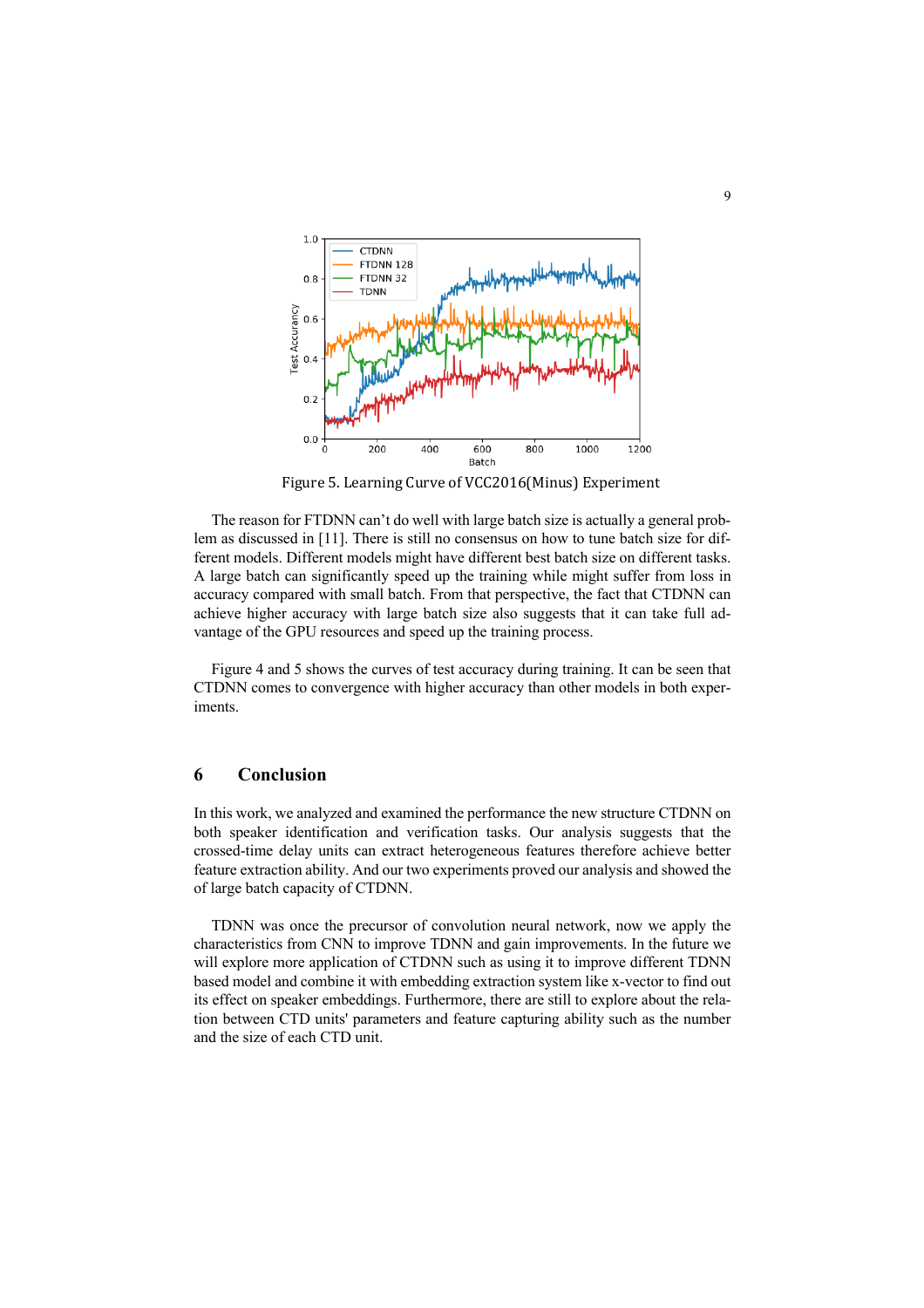### **7 Acknowledgements**

This work is supported by the National Natural Science Foundation of China (61772227, 61876069, 61876207 and 61972174), the Key Development Project of Jilin Province (20180201045GX and 20180201067GX), the Jilin Natural Science Foundation (20200201163JC), the Guangdong Key-Project for Applied Fundamental Research (2018KZDXM076), and the Guangdong International Cooperation of Science and Technology (2020A0505100018).

### **References**

- 1. D. Snyder, D. Garcia-Romero, G. Sell, D. Povey, and S. Khudanpur, "X-VECTORS : ROBUST DNN EMBEDDINGS FOR SPEAKER RECOGNITION David Snyder , Daniel Garcia-Romero , Gregory Sell , Daniel Povey , Sanjeev Khudanpur Center for Language and Speech Processing & Human Language Technology Center of Excellence The Johns Hopkins Un," Icassp2018, pp. 5329–5333, 2018.
- 2. M. Jin and C. D. Yoo, "Speaker verification and identification," Behav. Biometrics Hum. Identif. Intell. Appl., pp. 264–289, 2009, doi: 10.4018/978-1-60566-725-6.ch013.
- 3. O. Karaali, G. Corrigan, I. Gerson, and N. Massey, "In Proceedings of Eurospeech '97. pp. 561-564. Rhodes, Greece. TEXT-TO-SPEECH CONVERSION WITH NEURAL NETWORKS: A RECURRENT TDNN APPROACH," pp. 561–564.
- 4. V. Peddinti, D. Povey, and S. Khudanpur, "Atimedelayneuralnetworkarchitectureforefficientmodelingoflong temporalcontexts.pdf," in Proceedings of the Annual Conference of the International Speech Communication Association, INTERSPEECH, 2015, vol. 2015- Janua, pp. 2–6.
- 5. B. Liu, W. Zhang, X. Xu, and D. Chen, "Time Delay Recurrent Neural Network for Speech Recognition," J. Phys. Conf. Ser., vol. 1229, no. 1, 2019, doi: 10.1088/1742- 6596/1229/1/012078.
- 6. Y. Qin, T. Lee, S. Feng, and A. P. Hin Kong, "Automatic speech assessment for people with aphasia using TDNN-BLSTM with multi-task learning," Proc. Annu. Conf. Int. Speech Commun. Assoc. INTERSPEECH, vol. 2018-Septe, no. September, pp. 3418–3422, 2018, doi: 10.21437/Interspeech.2018-1630.
- 7. X. Miao, I. McLoughlin, and Y. Yan, "A new time-frequency attention mechanism for TDNN and CNN-LSTM-TDNN, with application to language identification," Proc. Annu. Conf. Int. Speech Commun. Assoc. INTERSPEECH, vol. 2019-Septe, pp. 4080–4084, 2019, doi: 10.21437/Interspeech.2019-1256.
- 8. D. Povey et al., "Semi-orthogonal low-rank matrix factorization for deep neural networks," Proc. Annu. Conf. Int. Speech Commun. Assoc. INTERSPEECH, vol. 2018-Septe, no. 2, pp. 3743–3747, 2018, doi: 10.21437/Interspeech.2018-1417.
- 9. K. He, X. Zhang, S. Ren, and J. Sun, "Deep residual learning for image recognition," Proc. IEEE Comput. Soc. Conf. Comput. Vis. Pattern Recognit., vol. 2016-December, pp. 770– 778, 2016, doi: 10.1109/CVPR.2016.90.